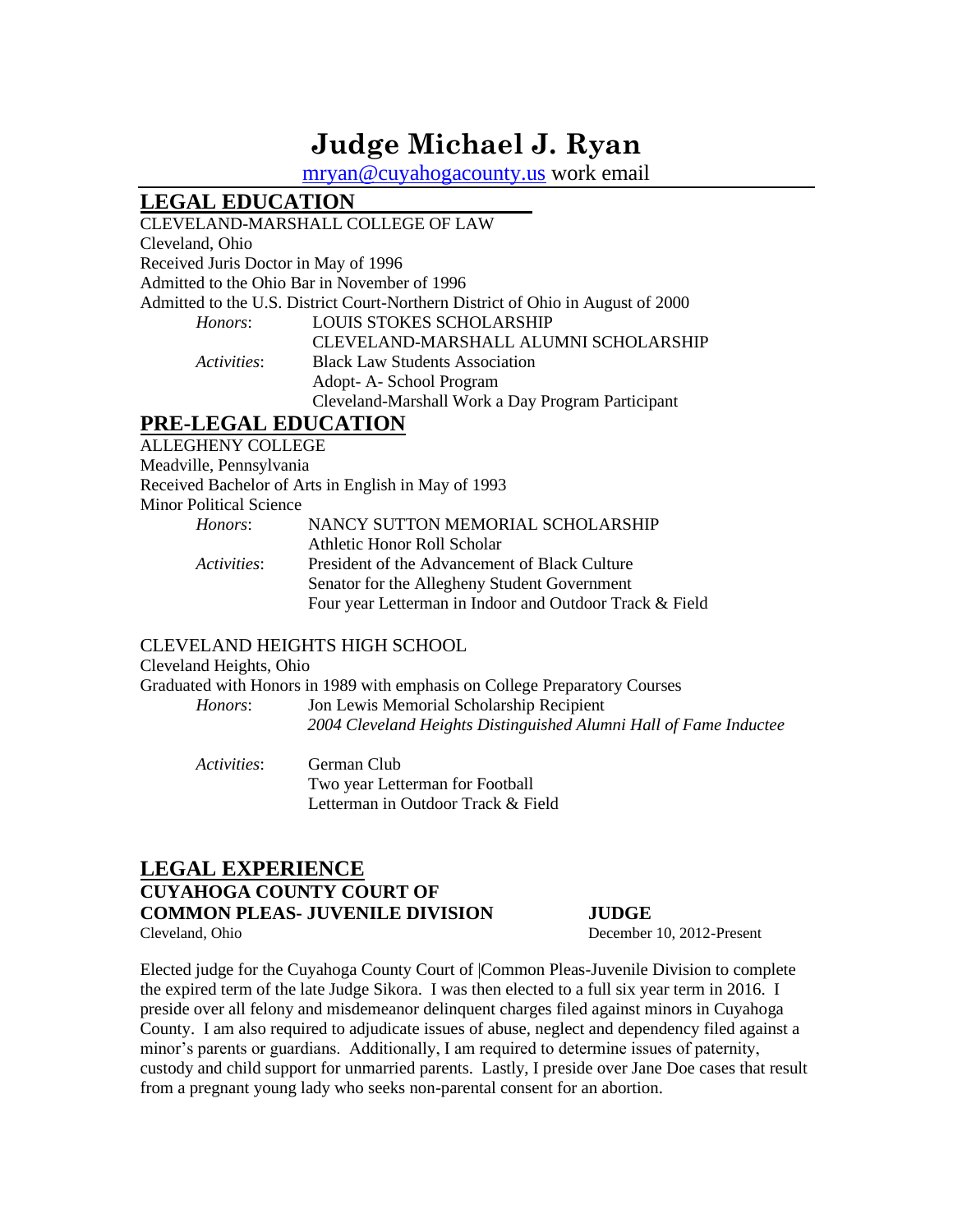## **CLEVELAND MUNICIPAL COURT JUDGE**

Cleveland, Ohio January 5, 2006- December 9, 2012

Elected judge for the Cleveland Municipal Court (two six year terms) to preside over all cases, except those designated specifically for the presiding and administrative judge, for which the Ohio Revised Code authorized Municipal Courts to have original jurisdiction. I hear and dispose of misdemeanor offenses committed in the City of Cleveland or preside over jury trials that are held to dispose of misdemeanor offense that are classified as fourth degree or higher. I set bonds and preside over preliminary hearings for individuals charged with felony offenses. Moreover, I also have the authority to hear, dispose of and preside over jury trials for civil matters where the complaining party is seeking less than \$15,000. Lastly, I possess, via a vote among the 12 judges in the general division, the ability to hire, terminate and discipline employees.

## **CLEVELAND MUNICIPAL COURT MAGISTRATE**

Preside over hearings that are referred by the twelve judges of the General Division of the Cleveland Municipal Court. I heard and issued written decisions on small claim cases, default judgments, garnishment issues, post judgment matters and administrative license suspension appeals. I also provided assistance as a substitute Magistrate for traffic and criminal misdemeanor arraignment, which includes setting bonds and conducting hearings on motions for temporary protection orders. Additionally, I presided, at the request of several of the twelve Judges, over their personal criminal and civil dockets. I was permitted to hear and make decisions regarding guilt or acquittal for minor misdemeanors and fourth degree thru first-degree misdemeanors when both parties consent to my hearing the matter. I also, with the Judge's approval, was permitted to make decisions on liability, including presiding over civil jury trials. I made recommendations to the Judge regarding potential penalties if any for criminal misdemeanor convictions. Additionally, I was responsible for conducting research assignments, making recommendations and drafting proposed entries for the Judges to review and confirm.

## **FORBES, FIELDS & ASSOCIATES CO., L.P.A. ASSOCIATE**

### Cleveland, Ohio August 2000-September 2001

Engaged in the practice of law in varied number of fields including but not limited to personal injury, corporate, municipal, criminal defense, domestic relations, employment and governmental bonds. Active in motion practice, participated in depositions, arbitrations, prepared interrogatories, drafted legislation, drafted bonds and tried several cases.

## **CITY OF CLEVELAND LAW DEPARTMENT ASSISTANT CITY PROSECUTOR**

Cleveland, Ohio January 1997- February 1998

PROSECUTOR'S OFFICE/ CRIMINAL DIVISION May 1999-August 2000 Prosecuted all misdemeanors committed in the City of Cleveland. Responsible for daily docket of assigned Municipal Judge, which are large as 90- 120 defendants each day. I possessed complete autonomy as trial attorney in both jury (over ten) and bench trials (over 300). Also, responsible for reviewing complaints by patrol officers and detectives to determine whether to issue charges for misdemeanors and or felonies.

Cleveland, Ohio September 2001- January 4, 2006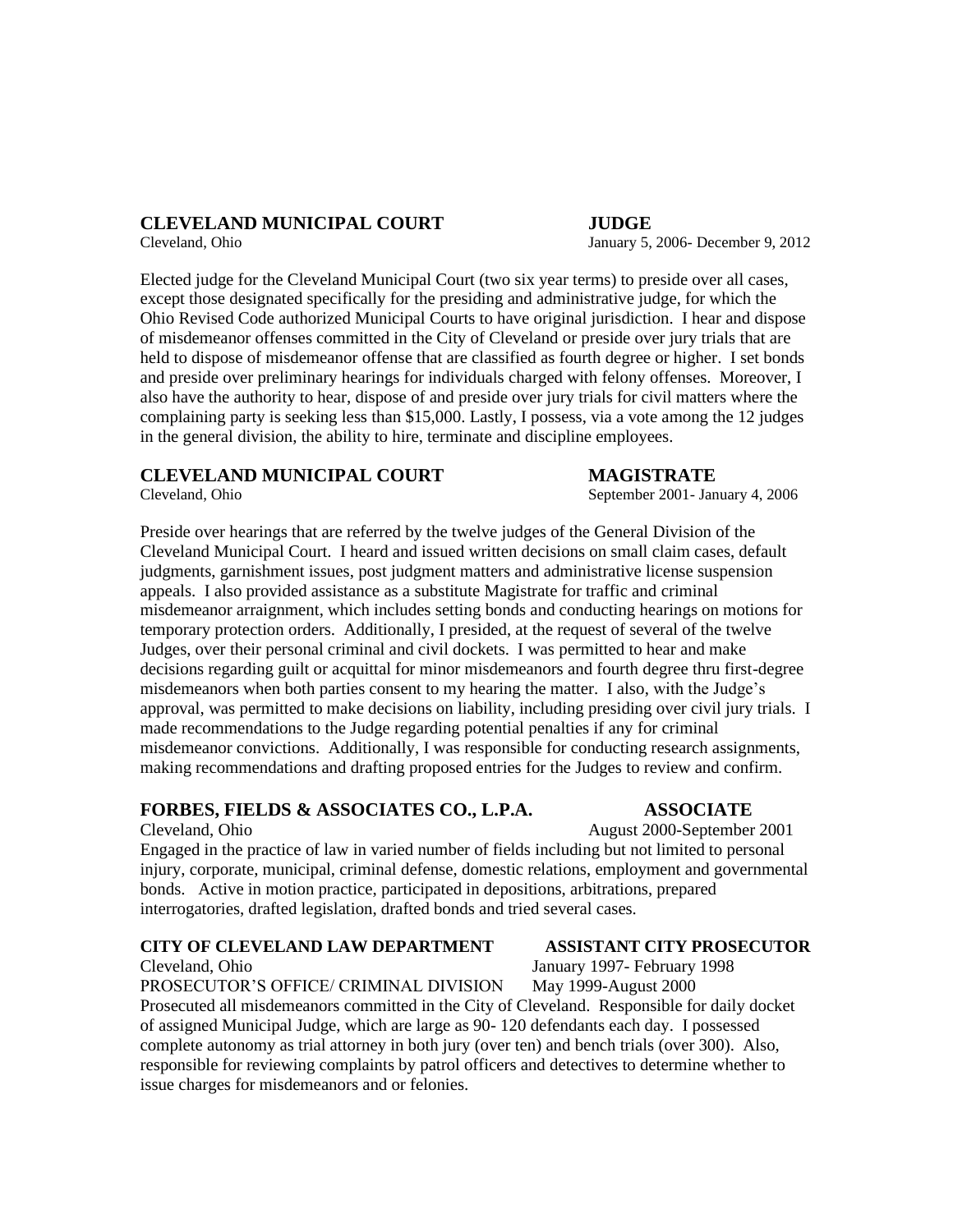## **CITY OF CLEVELAND DEPARTMENT OF PUBLIC SAFETY ADMINISTRATOR**

OFFICE OF PROFESSIONAL STANDARDS

Responsible for managing the daily activities of the Office of Professional Standards. The Office of Professional Standards processes and causes the investigation of complaints made by citizens against employees of the Division of Police for the City of Cleveland. Responsible for supervising two civilian staff members and four investigating officers. Also, functioned as the advisor to the Civilian Police Review Board. Reviewed completed investigations and made recommendations to the Civilian Police Review Board members.

## **CITY OF CLEVELAND LAW DEPARTMENT LAW CLERK**

CIVIL DIVISION

Participated in various legal areas with an emphasis on employment, tort, and litigation issues. Drafted memorandum of law, court motions, legislation and other legal opinions. Also, attended and participated in depositions and arbitrations.

## **CITY OF CLEVELAND LAW DEPARTMENT MEDIATOR**

Cleveland, Ohio March 1994- February 1995

PROSECUTOR'S OFFICE/ CRIMINAL DIVISION

Responsible for the initial intake interview of citizens who made complaints about alleged criminal behavior. After performing intake interview, reviewed it with the Assistant Prosecutor to determine if criminal charges were issued. Also, served as a mediator between the complainant and the alleged perpetrator when the prosecutor determined that no criminal charges were warranted.

## **PRE-LEGAL EXPERIENCE**

## **GEORGIA STATE EMPLOYEES UNION POLITICAL COORDINATOR**

Responsible for managing the campaign activities of the union for its endorsed candidates. Supervised both the executive staff and 70 union members in distributing campaign literature, posting campaign signs, phone-a-thons, and shuttle service to the voting polls. Instrumental in obtaining 45% of the votes for two unknown candidates whom sought office against two long time incumbents.

## **PROGRESSIVE INSURANCE EDITOR**

Cleveland, Ohio June 1991- August 1991

Edited billing statements for the entire state of New Jersey. Responsible for ensuring that bills were mailed to the customers devoid of any mistakes. Also, verified and edited new policies that were issued to customers in New Jersey.

## **FENIX CIRCLE SUPERVISOR**

Cleveland, Ohio June 1990- August 1990

Summer Training Educational Program

Supervised 9-10 teenagers in the maintenance and beautification of several Cultural Gardens located on East Blvd. After cleaning the Cultural Gardens, responsible for aiding the children in designing a flower display in their particular cultural garden.

Atlanta, Georgia June 1992- August 1992

Cleveland, Ohio February 1995- January 1997

Cleveland, Ohio **February 1998-May 1999**